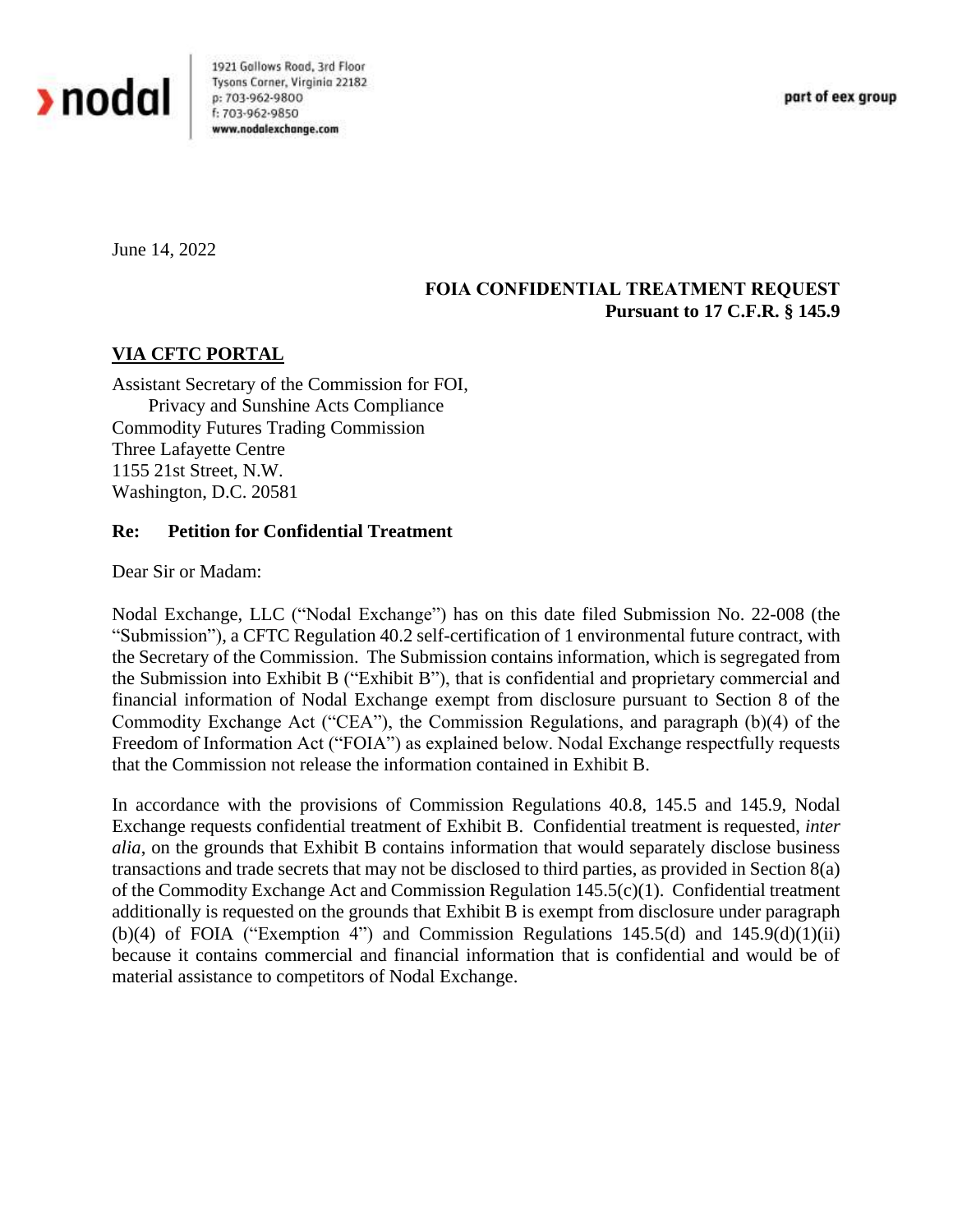## **Justification of Confidential Treatment**

Judicial analysis of Exemption 4 has found that there is a presumption of confidentiality for commercial information that is (1) provided voluntarily and (2) is of a kind the provider would not customarily make available to the public. See Critical Mass Energy Project v. Nuclear Regulatory Commission, 975 F.2d 871, 878 (D.C. Cir. 1992) (en banc); see also Center for Auto Safely v. National Highway Traffic Safety Administration, 244 F.3d 144, 147 (D.C. Cir. 2001) (applying the tests detailed in Critical Mass). Nodal Exchange provided the confidential information in Exhibit B to the Commission voluntarily in the Submission in order to demonstrate to the Commission the Program's compliance with the CEA and the Commission Regulations. Notwithstanding the presumption of confidentiality, the confidential information in Exhibit B would still be considered "confidential" because Nodal Exchange would not disclose it to the public and its disclosure would cause substantial harm to Nodal Exchange's competitive position.

FOIA was enacted to facilitate the disclosure of information to the public, but was clearly not intended to allow business competitors to avail themselves of valuable confidential information, especially when "competition in business turns on the relative costs and opportunities faced by members of the same industry." Worthington Compressors v. Costle, 662 F.2d 45, 51 (D.C. Cir. 1981). In Gulf & Western Industries, Inc. v. United States, 615 F.2d 527 (D.C. Cir. 1979), the Court of Appeals concluded that information is confidential for purposes of FOIA if (1) it is not of the type normally released to the public by the submitter and (2) the information is of the type that would cause substantial competitive harm if released. There is no requirement that "competitive harm" be established by a showing of actual competitive harm. Rather, "actual competition and the likelihood of substantial competitive injury is all that needs to be shown." Gulf & Western, 615 F.2d at 530. Thus, in National Parks and Conservation Association v. Kleppe, 547 F.2d 673 (D.C. Cir. 1976), the Court of Appeals concluded that the disclosure of certain financial information, including costs and price-related items, was likely to cause substantial harm to the disclosing party's competitive position. When applying the "substantial competitive harm test," courts "[c]onsider how valuable the information will be to the requesting competitors and how much this gain will damage the submitter." Worthington Compressors, 662 F.2d at 51. It is clear that the FOIA exemption was intended to prevent the fundamental unfairness that can result from one side having confidential information about the other in a business context. Cf. National Parks, 547 F.2d at 678 n.18.

The information in Exhibit B was voluntarily provided to the Commission to support the Exchange's self-certification that the speculative position limits for the new products are in compliance with applicable provisions of the CEA and the Commission's regulations. This information is not of a type made available to the public by the Exchange. The information in Exhibit B took significant time, analysis, and expense to develop and is an integral part of the Exchange's new products. Disclosure of Exhibit B creates the potential for significant competitive harm to Nodal Exchange.

For the foregoing reasons, Nodal Exchange requests that the Commission grant this request for confidential treatment for Exhibit B and the information contained therein. Should you have any